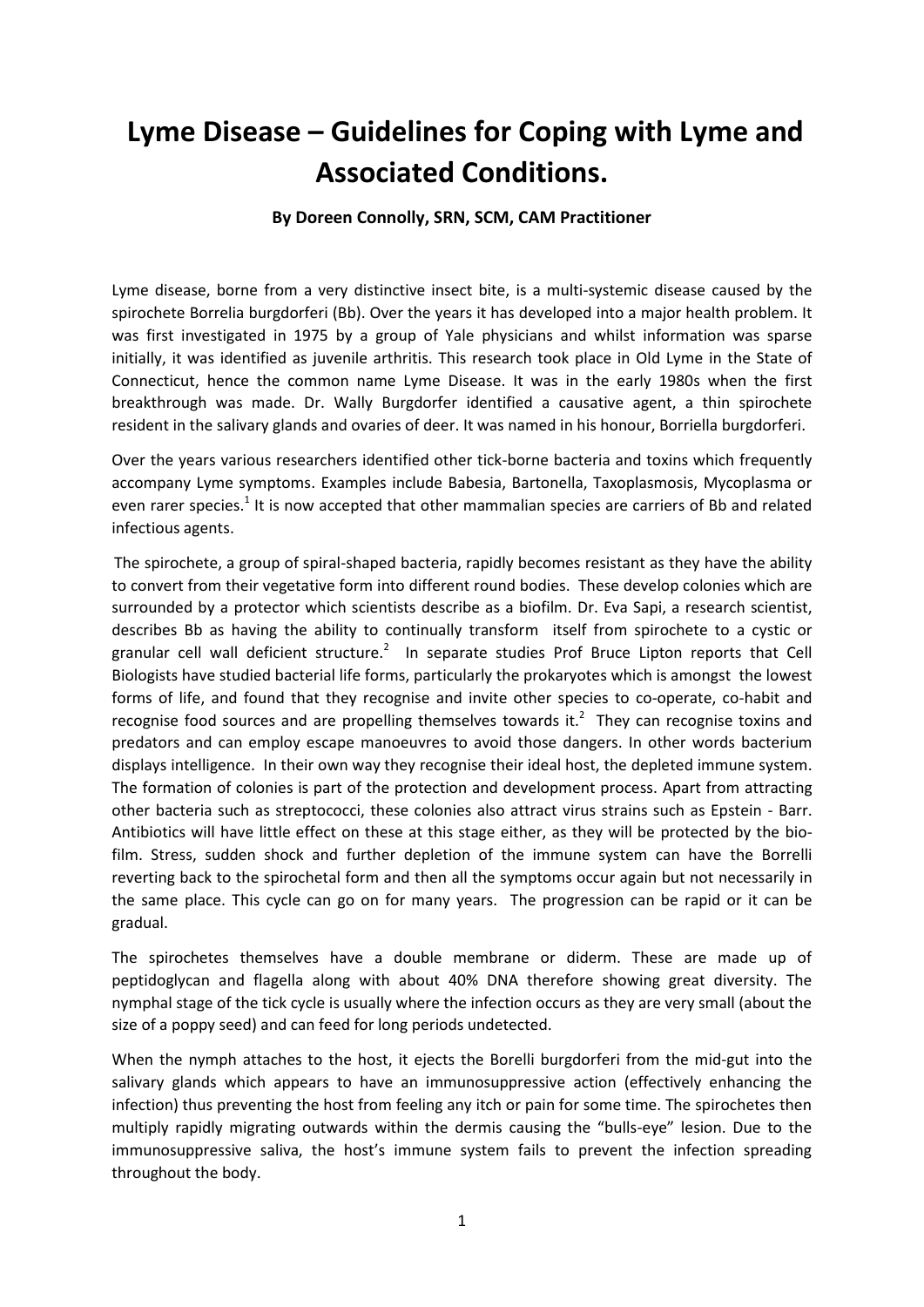In the neurological form of the disease the Bb take up residence in the soft tissues of the spine, brain and other nerve tissues. The hypothalamus is the part of the brain chosen in most cases as it is well protected by the rest of the brain and cannot be diagnosed with scans. Having an MRI scan on the spine will show up lesions which mimic Multiple Sclerosis plaques.

Long-term exposure to these spirochetes causes an auto-immune reaction in the body. Even after they are totally eliminated, residues of what appears to be M.S., rheumatoid arthritis, fibromyalgia, chronic fatigue syndrome or lupus need to be treated although they usually show a marked improvement after the Bb has been dealt with.

Approximately 3-10 days after the bite, patients will experience flu-like symptoms - fever, chills, swollen lymph glands, headaches, muscle aches and joint pain. However not everyone with Lyme disease will have all the symptoms and asymptomatic infections may be more common among those affected in Europe than America. The *Centre for Disease Control* in the US reports that approximately 30,000 new cases of Bb are now diagnosed every year. The increasing rate of diagnosis now suggests that the origins are not only deer. It is possible that a variety of blood-sucking ticks can carry the infection from other sources. Some medical literature suggests that the infectious agent may even survive in the residue of the bio-filmic slime found in shower trays. People with low immunity could easily pick up this infection from a chronic Lyme sufferer through broken skin. Lumps may appear in any site that bears no relation to the bite. Neurological problems called neuroborrelliosis appear in about 10-15% of patients. Other symptoms include facial palsy, loss of muscle tone on one or both sides of the face, meningitis, headache and sensitivity to light.

#### **Symptoms of Lyme Disease**

With the likelihood of several co-infectors such as those mentioned above, it is also possible to identify fungal infections, other candida species, food and environmental toxins and stress. Acidosis becomes an issue, further adding to the toxic load. Unsurprisingly, symptoms resembling Alzheimer's disease, Parkinson's disease, fibromyalgia and chronic fatigue syndrome are exhibited. Once the Lyme infection is identified and successfully treated, the other symptoms should "magically" resolve. However if it is not resolved, one can expect concentration problems, irritability, depression, chronic fatigue, muscle pain, memory and sleep disorders, heart problems and nerve disorders. These may even manifest years later. Radiculoneuritis, another unpleasant symptom, refers to a set of conditions in which one or more nerves is affected and does not work properly. The emphasis is on the nerve root. This can result in pain, weakness, numbness, or difficulty controlling specific muscles. Long-term symptoms are chronic, affecting many parts of the body. This can cause severe disabilities. Chronic encephalomyelitis may be progressive, causing cognitive impairment, leg weakness, awkward gait, facial palsy, bladder problems, vertigo and back pain.

Practitioners should be aware that Lyme infection signals the body to create a layer of protein called fibrin which impairs oxygen transportation from blood cells to the tissues. White blood cells activated by the infection release inflammatory cytokines which are implicated in hypercoagulability states.<sup>3</sup> As a result, the clusters cannot be easily penetrated by white cells, antibiotics, or antimicrobial herbs. If the spirochete penetrates the hypothalamus all sorts of neurological symptoms may arise, from mild to very severe psychiatric problems. These include the slow processing of both visual and auditory information, short and long-term memory difficulties, word finding, word generation and communication difficulties. This severity leads to psychosis, seizures, anxiety, rage attacks and rapid mood swings that mimic bipolar illness. The inability to tolerate alcohol may also be experienced. Some researchers in America consider that 50% of Alzheimer's could be attributed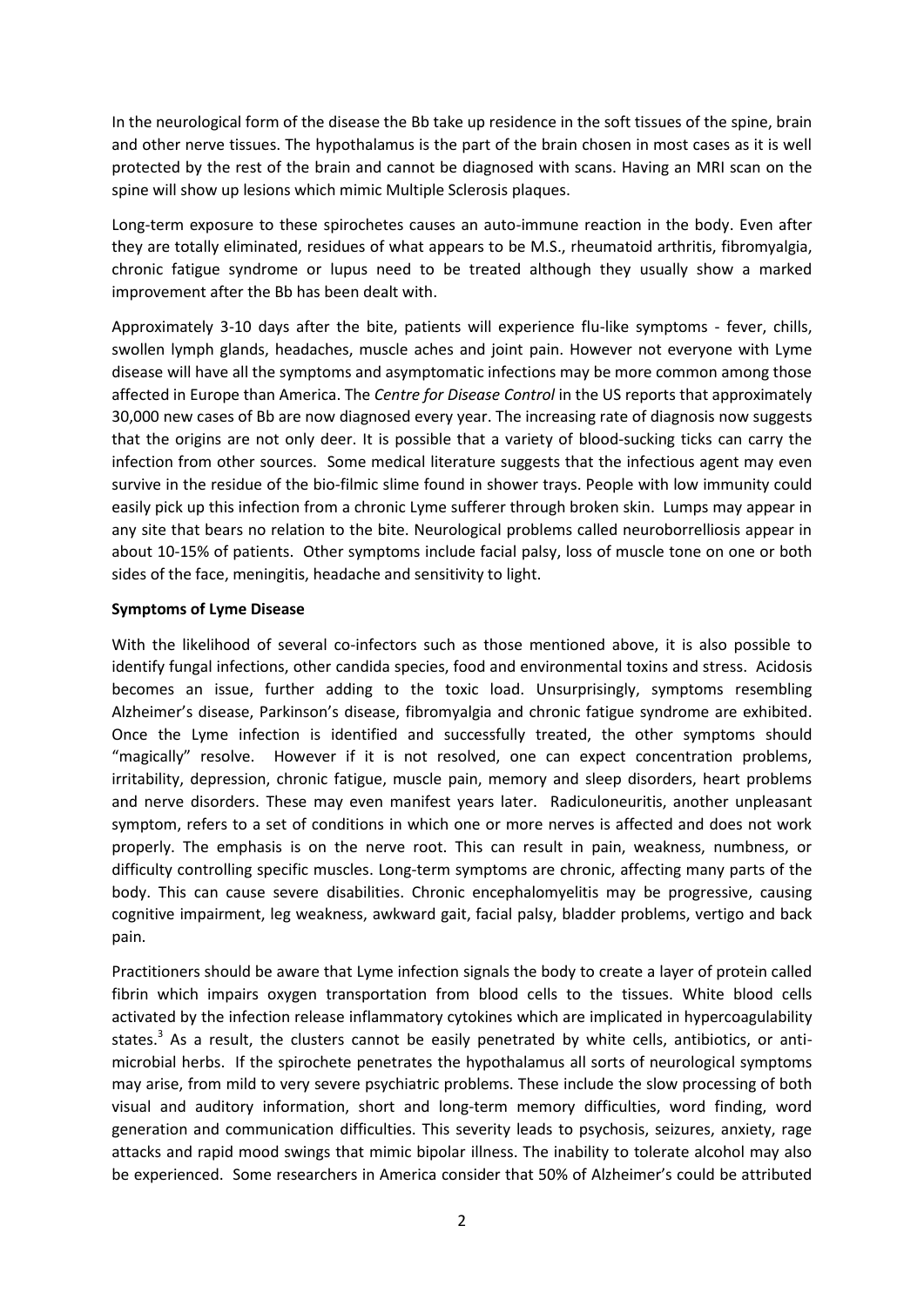to unresolved Lyme infection. As the hypothalamus is part of the limbic system some sufferers may experience problems with temperature control and sleep disruption due to a burning-up feeling especially at night. This is often confused with the menopause. Both male and female hormonal problems may also be exhibited.

#### **Testing for Lyme Disease**

Lab cultures are considered the most reliable method of testing in the infectious arena but with Bb being difficult to sample and probably very expensive, no reliable culture exists. So at present there are no foolproof blood tests to diagnose this mysterious illness. Even if Borrellia burgdorferi is present but in its dormant state, false negatives are common. Hopefully we will see the day when reliable and repeatable tests emerge. Micro-organisms such as bacteria come in a variety of sub species. For example, there have been 100 species of Babesia and 26 species of Bartonella already identified. Of these, only two of each have a suitable test to identify them.<sup>1</sup> www.ticktalkireland.org outlines a number of the test procedures currently available and there are others not listed. Practitioners in this field find that most of those have shortcomings. For instance, the ELISA test provides a high proportion of false negatives. The Imminoblot differs and shows an immune response in the form of antibodies against Borriella burgdorferi. IgM antibodies are a sign of persistent chronic infection. Borrelia elispot – ltt, the Lymphocyte Transformation Test demonstrates the actual T-cellular activity of the Bb.

Infectolab in Augsburg, Germany provide a blood test for Bb and certain associated infectious agents. This is a valuable service and again, it is my hope that every country will have such services in the future.

## **Treatments for Lyme Disease.**

If the condition is medically diagnosed then antibiotics will be the standard treatment. The drug-ofchoice is vibromycin, which is given orally for a year. Intravenous antibiotics like Ceftriazone may need to be repeated until symptoms disappear. It seems that the spirochete rapidly becomes resistant however, converting from the vegetative form to the round bodies in biofilm like colonies. Scientists initially thought that the biofilm protected the cluster and that higher concentrations of antibiotics were the solution. However, it is now thought that the colony itself is the protector with the outer layer protecting the inner layer of infectious agents, which is then left to grow and multiply.<sup>3</sup>

What is the solution? From CAM practitioner Doreen Connolly's own personal experience, she believes in the holistic health approach - cleansing, detoxification, rebuilding key organs and rebuilding the immune system to guard against recurrence. For this reason it is recommended that the treatment, whether it be conventional, complementary or integrative, should be continued for at least one year post symptoms. Special attention should be paid to all scars. Misalignments of the skeletal system should be rectified. Support of the lymphatic system is essential. Psychiatric help and/or emotional support should be recommended where needed. In some cases the patient may experience excessive side effects from conventional medicine so other forms of treatment should be suggested. Sulfa drugs describe a class of antibiotics known as sulfonamides. Members of this antibiotic class include sulfadiazine and sulfamethoxazole. These medications can be used to treat a